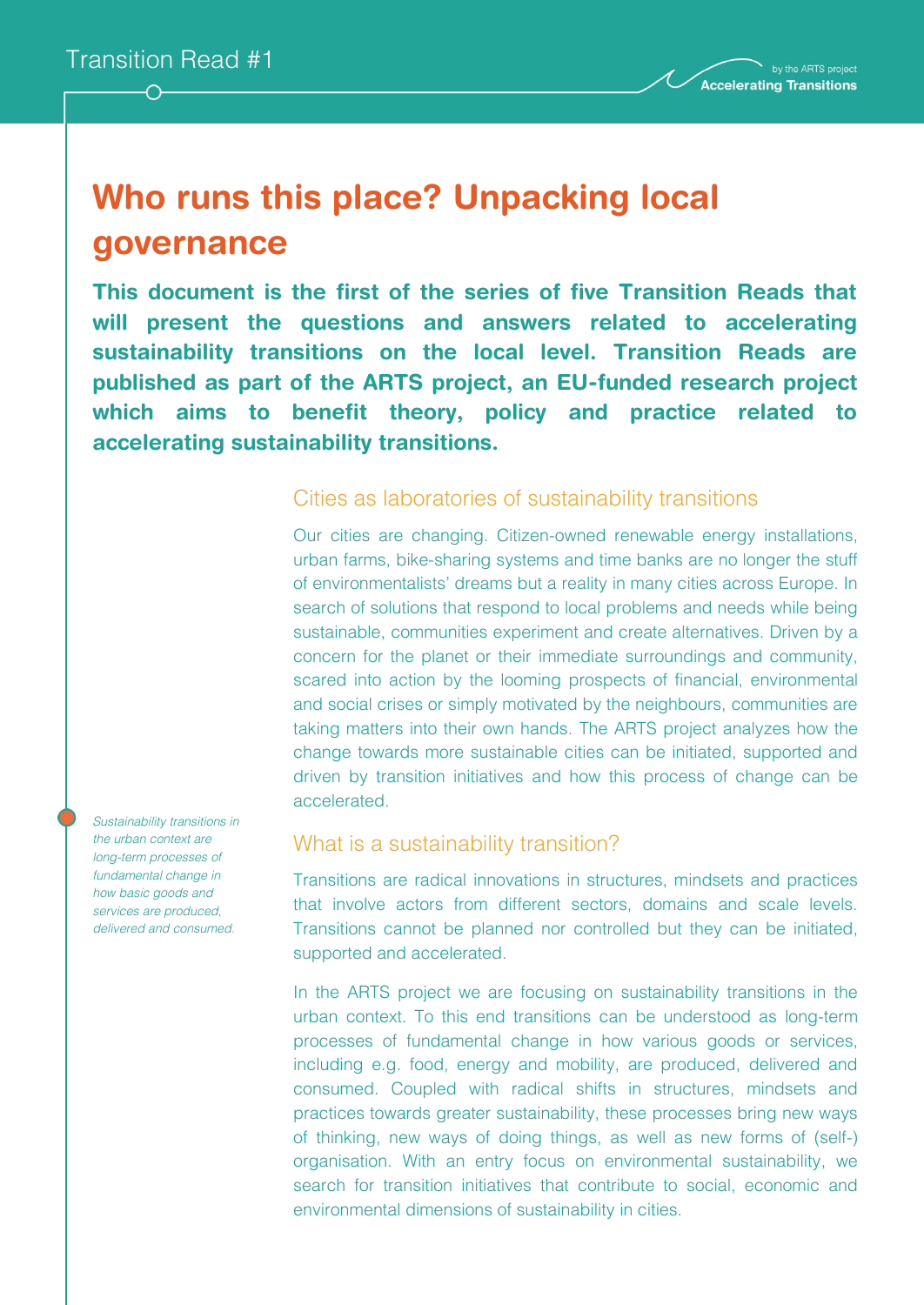

Figure 1: The city-regions and research flow structure of the ARTS project.

# Can transition be achieved with current models of governance?

Unsustainability challenges not only have multiple causes and consequences, they also involve a range of domains, actors and scale levels. Yet, our governance models, characterized by domain focus and fragmentation, are unable to effectively deal with such complex issues. Many municipalities in Europe still rely exclusively on traditional command and control instruments, downplaying the importance of fast changing social, economic and environmental context. However, the days of simple plan-do-check systems are over, if we are to go beyond incremental change and techno fixes. To start, foster and implement transitions, we need creative and innovative solutions that rarely flourish in top-down administrative structures.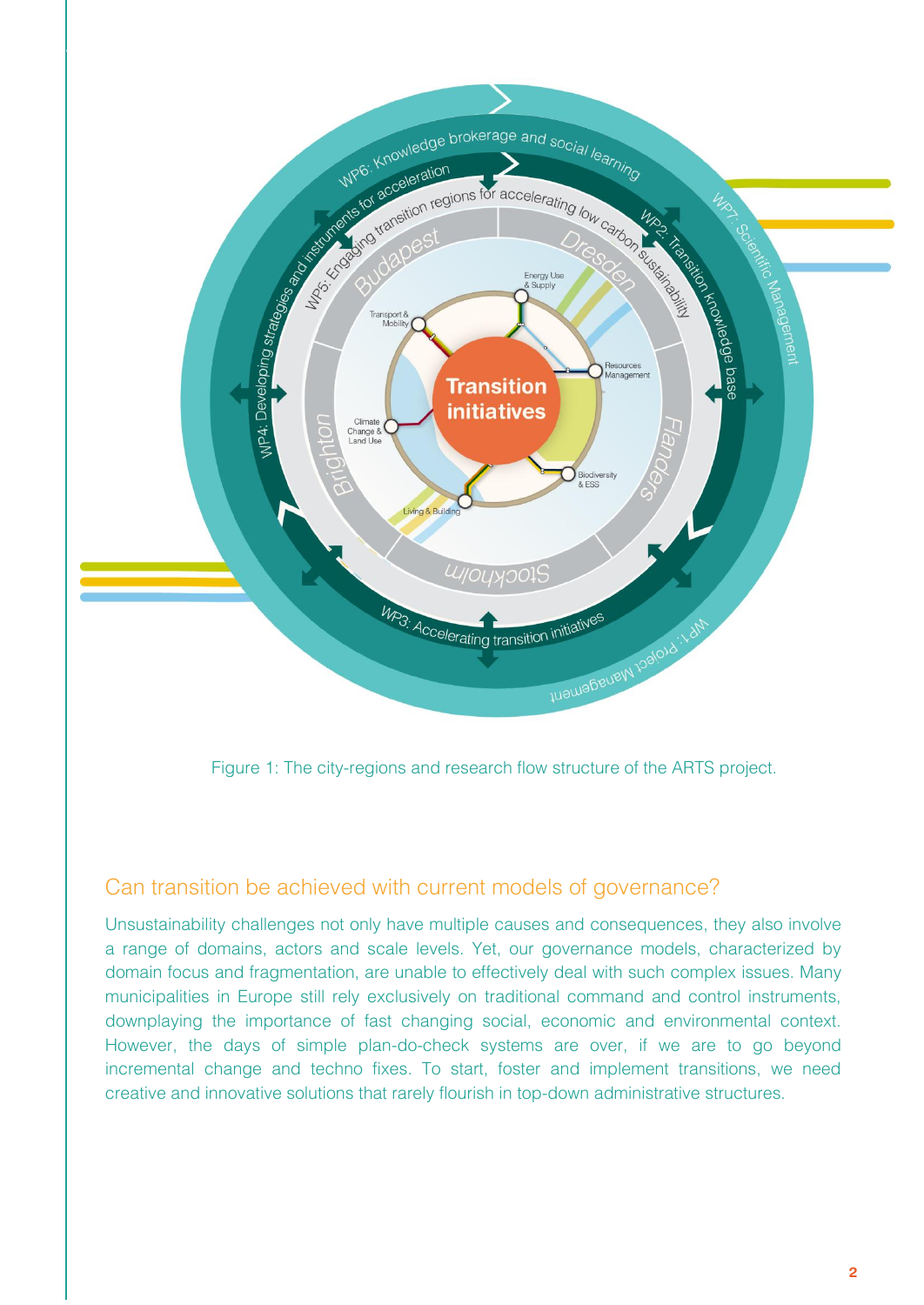

*Driven by different types of actors, transition initiatives aim to transform the way that our basic needs are defined and met.*

## What are transition initiatives?

It takes more than just a good idea to radically change established routines and perceptions. Cities play host to a multitude of small and larger initiatives, driven by different types of actors (e.g. bottom-up, grassroots community initiatives as well as multi-actor partnerships) and motivated by a range of issues in multiple domains such as energy, food or the built environment. Driven by people that live or work in the cityregion, transition initiatives aim to transform the way that our basic needs are defined and met. This transformation is triggered and achieved through working with a whole set of interconnected elements, including infrastructures and technologies, rules and norms, routines and practices. Translating abstract sustainability ideas into tangible actions, transition initiatives are the pulse of transformative change in cities.



## Why look at transition initiatives?

Transition initiatives offer interesting starting points for sustainable development of the city-region since they aim to, or often have already implemented, alternative practices that contribute to environmental sustainability. The increasing awareness of sustainability challenges along with the availability of feasible and matured alternatives, has led to the emergence of numerous transition initiatives in cities and regions and vice versa: by experimenting, transition initiatives test how available sustainability alternatives can deal with local challenges. Those initiatives vary in terms of domains covered, spatial and cultural contexts, as well as the type of actors that drive them. However, while embedded in a certain local and regional context, the transition initiatives respond to the impacts of global sustainability problems. Local initiatives can therefore be the driving force to transform practices, perceptions and expectations as well as ways of organisation towards more sustainable ones and in this way accelerate transitions to sustainability.

#### How to accelerate sustainability transitions?

In the ARTS project we will examine how transition initiatives contribute to the acceleration of sustainability transitions, by examining the way they operate in the context of the city-region, how they interact with other initiatives especially in building coalitions, extending networks, mobilising resources, as well as demonstrating the legitimacy of sustainable alternatives, practices and configurations. We will learn from the transition initiatives how to create momentum for accelerating sustainability transitions in cities while scrutinizing their actions along the following three questions: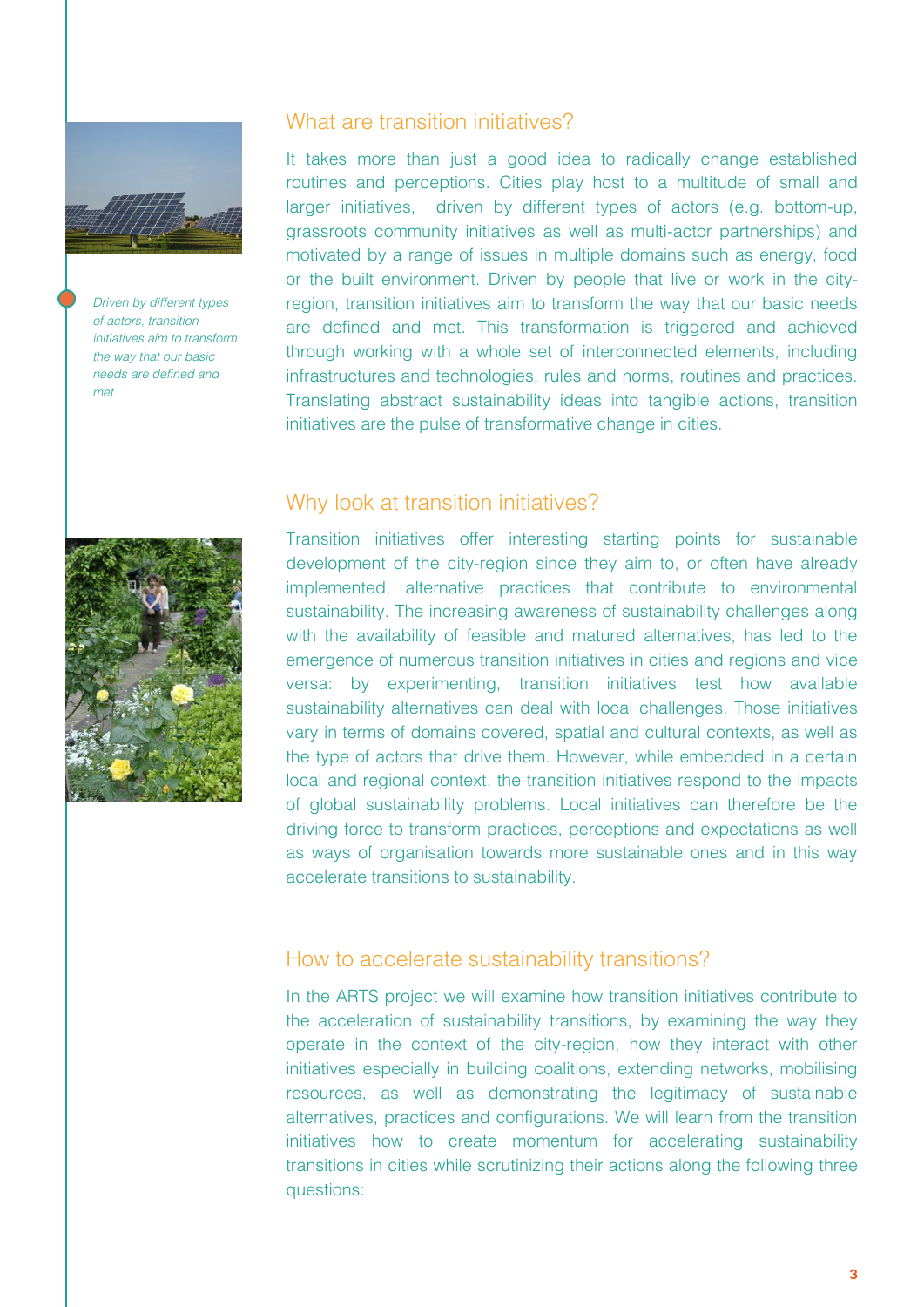● How to achieve synergy, and yet maintain diversity?

How to leverage accelearation, and yet ensure inclusivity?

How to exploit scalar relations, and yet remain context-sensitive?

Our goal is to understand and facilitate conditions under which the transition initiatives related to basic human needs, such as energy, food, shelter or mobility, can be coupled, rescaled and consequently accelerated.



### Transition initiatives and city-region governance

Local transition initiatives cannot alone bear the weight of steering cityregions away from unsustainability. Instead, multiple actors need to get involved, including those beyond the local level. Therefore, another research focus will be on the influence of the different city-regional governance patterns.

All five cases are embedded in different subnational/national contexts (Belgium, Germany, Hungary, Sweden and United Kingdom), while they share the same European context. Hence a focus of our research is to investigate the influence of the different governance levels on the local sustainability transition initiatives, from subnational/national to global.

In order to tap into the transformative potential and capital of local initiatives, governance processes need to marry the bottom-up lessons and insights with the top-down directions and regulations. As such new governance models are needed to fit the context dynamics and to enable learning from and about the local transition initiatives. This research will focus on existing policy targets, visions, programs, instruments and legal frameworks.

If the questions we are posing resonate with you as well, please get in touch with us at arts@drift.eur.nl. Whether you are a researcher, local government representative or an activist, we are happy to hear about your experience, ideas and plans related to accelerating local transitions to sustainability.